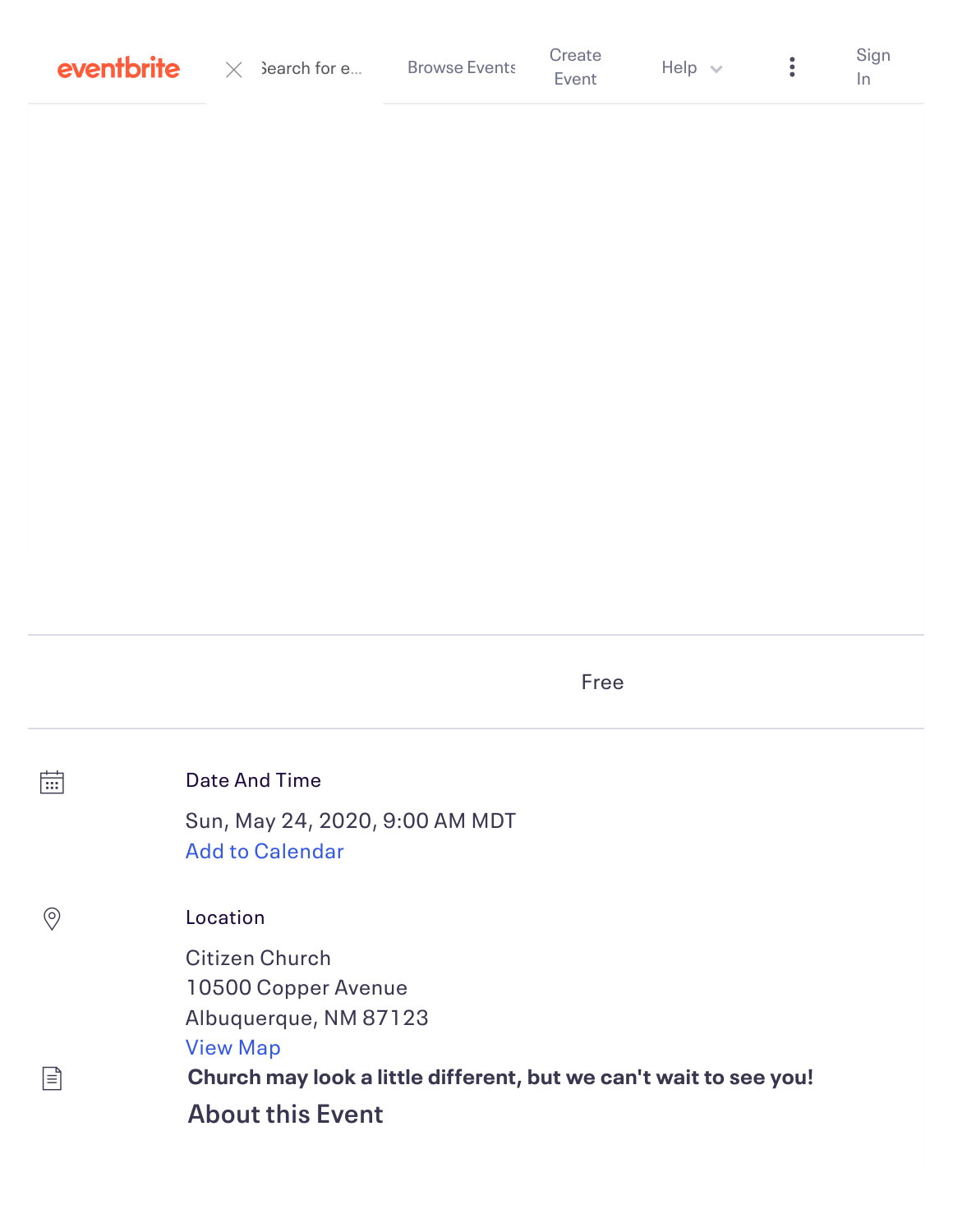Please RSVP for you, and everyone you plan on arriving with.

Non-RSVP arrivals are welcome, but not guaranteed seating.

What guarantees seating? The combination of the following four things.

1. RSVP

2. It is mandatory for everyone (unless under 2 years of age) in attendance to wear a mask at church. If you don't have one, we will have some available for free.

3. Arrival to the church main entrance with your entire party by 8:55am at the latest. After 8:55am, we will open seating to non-RSVP arrivals.

4. Upon arrival, none of the following symptoms in the last 7 days:

- Fever over 100
- Cough or sore throat
- Shortness of breath

• Contact with anyone confirmed to have COVID-19 (in the past 14 days)

---

# **FREQUENTLY ASKED QUESTIONS**

# **How Should I Plan To Attend Church?**

1. In accordance with CDC guidelines, we ask that you and your family wear a cloth face covering or mask.

2. In order to create a spacious environment, we will have limited seating with adequate spacing in our Auditorium. Please let us know how many will be joining you from your household so we can best prepare for you.

# **What Happens Once I Arrive?**

Please make your way to the main entrance with your entire party, with your RSVP ready to show and we will guide you through a contactless experience. Our team will direct each of your steps seamlessly from your car seat directly to your auditorium seat. At all times we will assist you in maintaining a 6-foot safe distance as you move through and sit in the environment.

# **What Will Children's Programming Look Like?**

Your child (birth - 5th grade) will join you in the auditorium for a familyfriendly experience. Here are some helpful tips to make it a great time for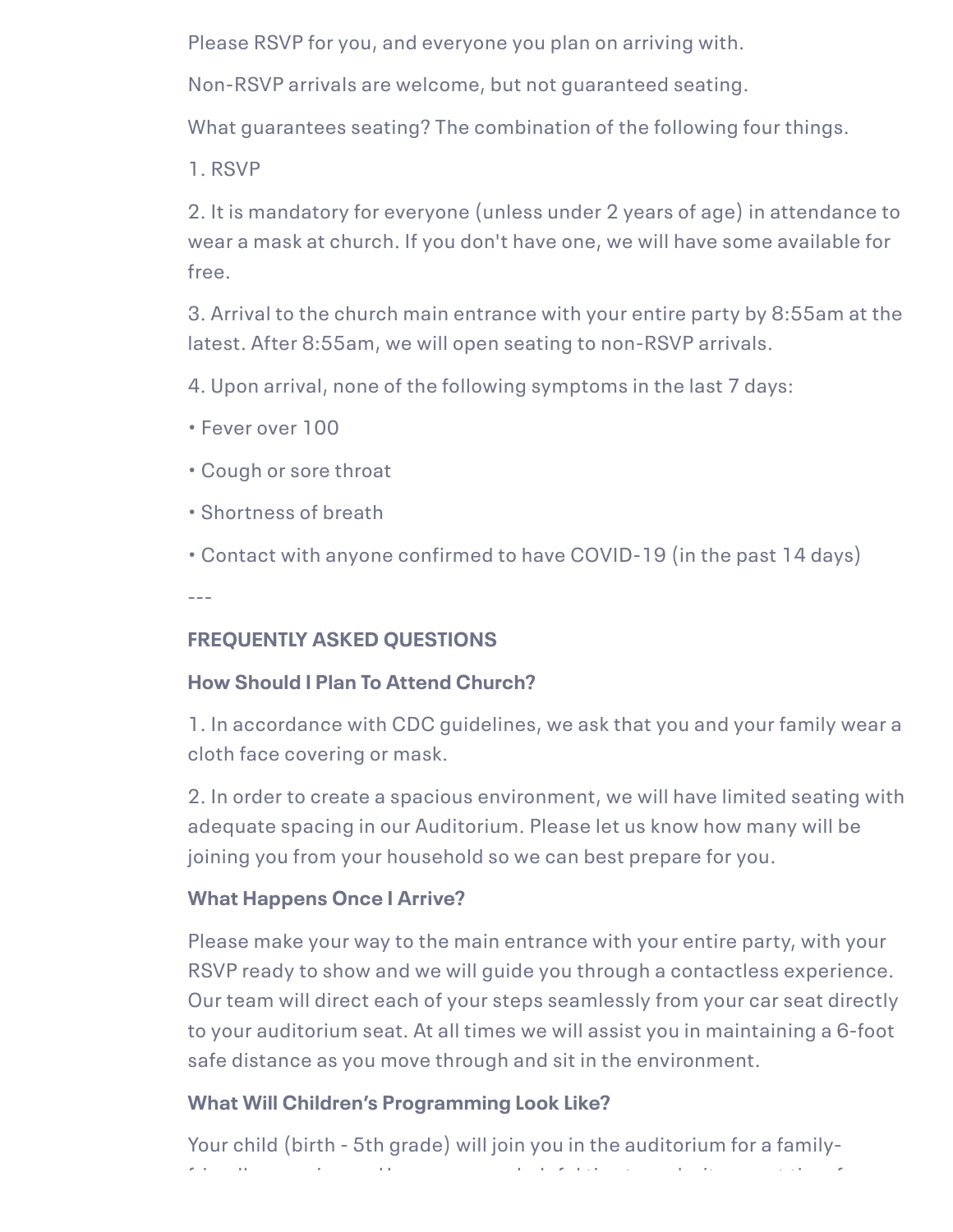friendly experience. Here are some helpful tips to make it a great time for them:

1. Bring a coloring book and crayons.

2. Bring a tablet or mobile device and a pair of headphones – during the experience, please go to citizen.church/kids for a kids service that they can watch.

## **What Precautions Is Citizen Church Taking?**

We are taking every step of precaution as prescribed by the CDC to ensure that Citizen Church is safe, secure, and spacious for your family.

1. Every chair will be cleaned prior to and between each worship experience in accordance with CDC guidelines.

2. We encourage all attendees over the age of 65 or those who have a compromised immune system to consider worshiping online with us.

3. Upon your arrival, if you have had any of the following symptoms in the last 7 days, please worship with us online:

Fever over 100

Cough or sore throat

Shortness of breath

Contact with anyone confirmed to have COVID-19 (in the past 14 days)

4. Every family unit will be seated with three chairs opposite of each side, with one row in between.

## **Can I still get seating if I do not RSVP?**

It's not guaranteed, however, if we do not reach capacity for whatever reason with our RSVP arrivals, we will open seating to non-RSVP arrivals five minutes before each service begins.

## **How long will the entire experience be?**

One hour.

## **What parts of the building will be open?**

The main auditorium and the main restrooms.

 $-$ --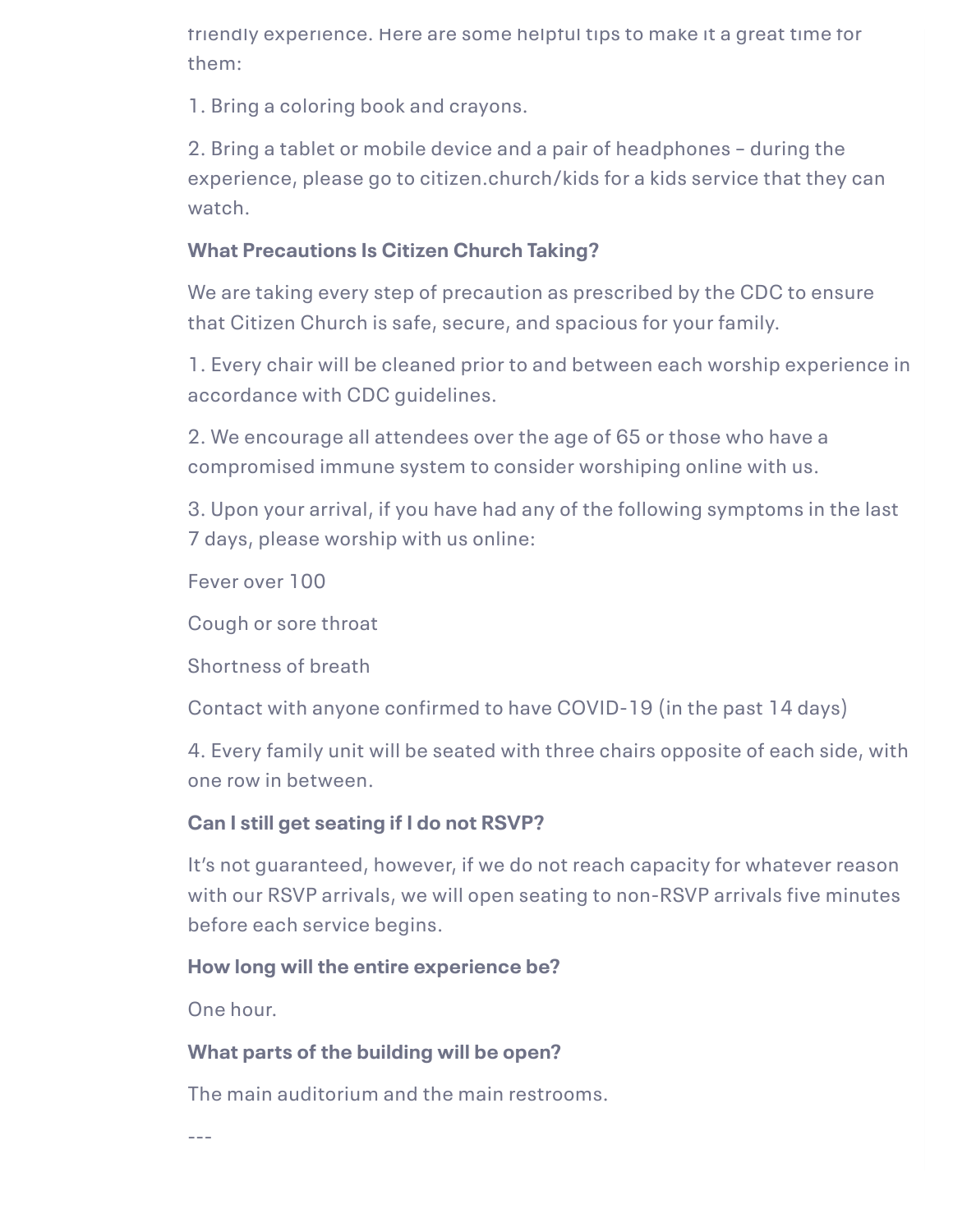### **JOIN US ONLINE IF YOU WON'T BE WITH US ONSITE**

[Facebook Live](http://www.facebook.com/citizenchurch.abq) | [YouTube](http://www.youtube.com/citizenchurch) | [Citizen Live](https://citizen.online.church/)



### Date And Time

Sun, May 24, 2020, 9:00 AM MDT Add to Calendar

Location

Citizen Church 10500 Copper Avenue Albuquerque, NM 87123 [View Map](#page-4-0)

**[Citizen Church](https://www.eventbrite.com/o/citizen-church-30253335238)**

Organizer of Onsite Service (9am)

**Follow [Contact](https://www.eventbrite.com/e/onsite-service-9am-tickets-106005284660?aff=ebdssbdestsearch%23)**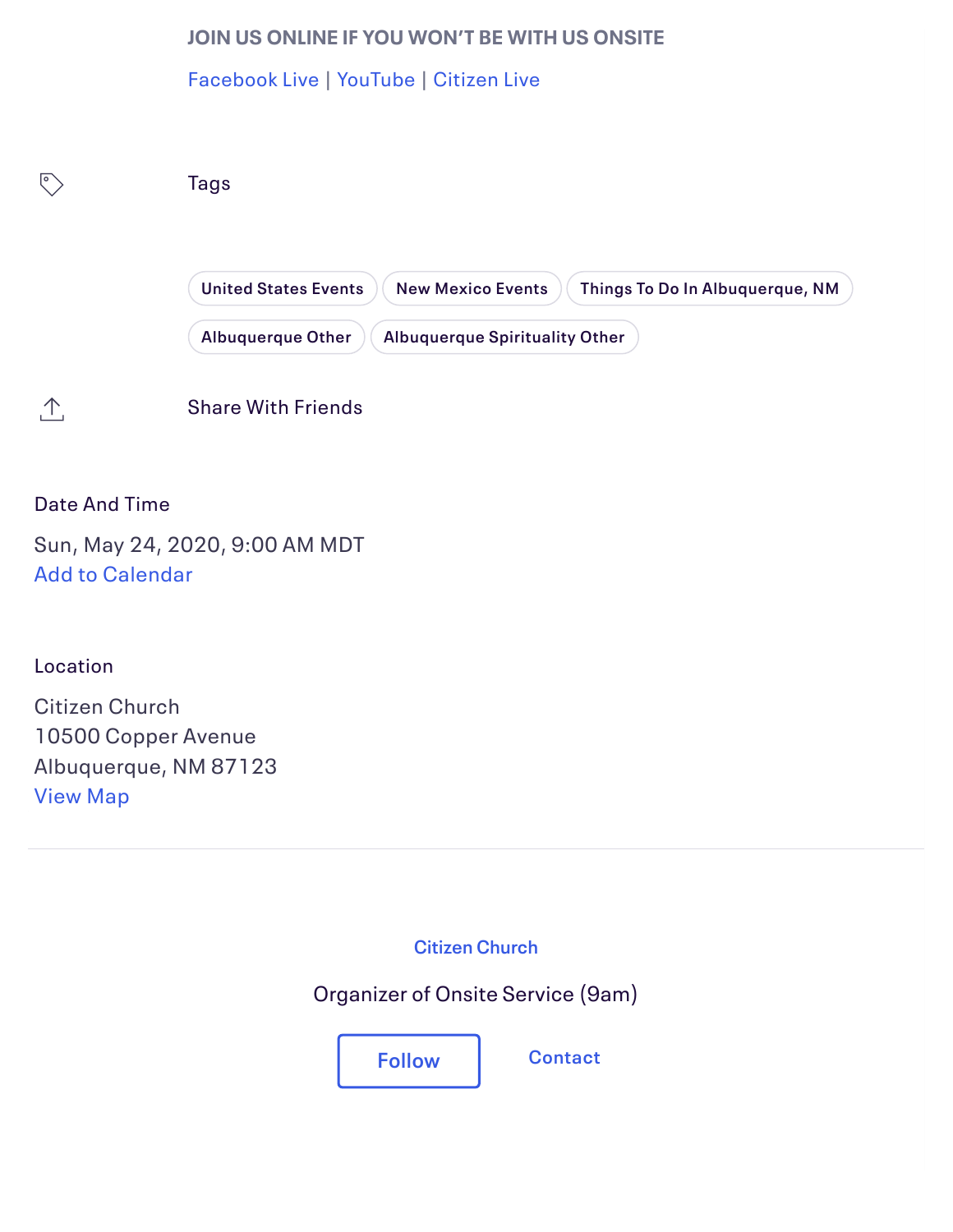### **More Events From This Organizer**



SUN, MAY 24 11:00 AM

**Onsite Service (11am)**

[Citizen Church, Albuquerque](https://www.eventbrite.com/e/onsite-service-11am-tickets-106011814190?aff=erelpanelorg)

<span id="page-4-0"></span>FREE  $\begin{array}{ccc} & & \# \mathsf{Spirituality} \end{array}$ 



**[View Map](https://maps.google.com/maps?hl=en&q=35.07917179999999,-106.5263058&sll=35.07917179999999,-106.5263058&z=13&markers=35.07917179999999,-106.5263058)**

#### **Other Events You May Like**